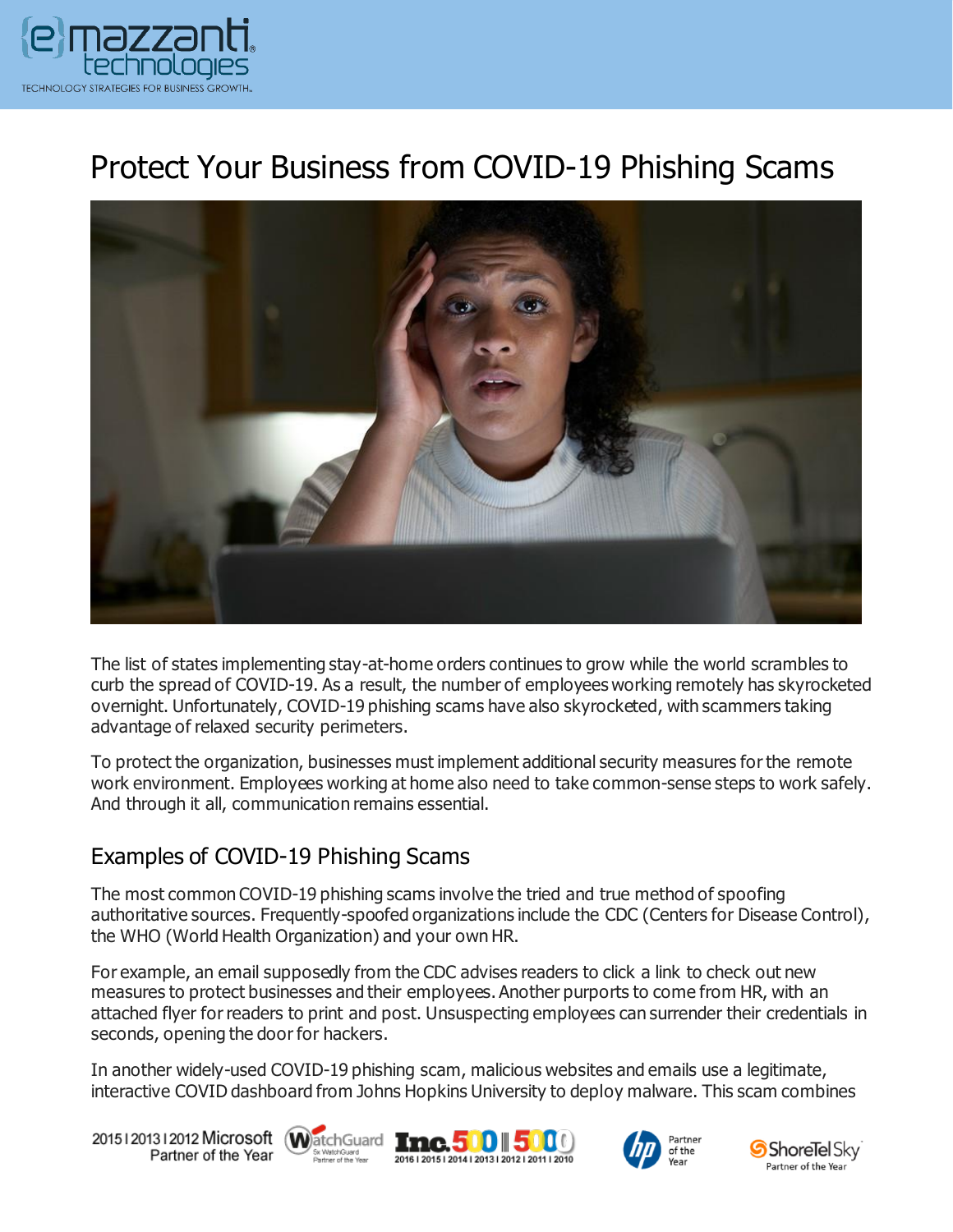accurate, real-time information with malicious code, allowing hackers to attack the system from outside the usual defense perimeter.



## Implement Multi-layered Security and Disaster Recovery

- If you have not already implemented a reliable [business continuity](https://www.emazzanti.net/seven-ways-start-business-continuity-plan/) and disaster recovery plan, do so now.
- Use [multi-factor authentication](https://www.emazzanti.net/passwords-and-multi-factor-authentication/) (MFA) wherever possible.
- Use [encryption](https://messagingarchitects.com/advancements-in-data-encryption/) to protect sensitive data from interception.
- Make use of Domain Name System Security Extensions (DNSSEC) and geo-fencing to minimize the threat landscape.
- If you have not already implemented a [Mobile Device Management](https://www.emazzanti.net/law-firm-mobile-security-best-practices/) (MDM) system, do it now.

### Tips for Employees Working Remotely

- Close all non-essential applications and web browsers while working.
- Avoid using public Wi-Fi connections.
- Check computers and all mobile devices used for work. Install security patches as necessary for system software and other programs. Keep antivirus software up-to-date and scanning.
- If you have not already done so, set up encryption for your laptop/tablet storage, and keep the encryption keys in a safe location.
- If you work in a public area, do not leave devices unattended while working. Lock your computer when you step away.
- Do not let your quard down. Cyber criminals get more sophisticated every day, and they have no problem taking advantage of crisis thinking. Practice common sense.